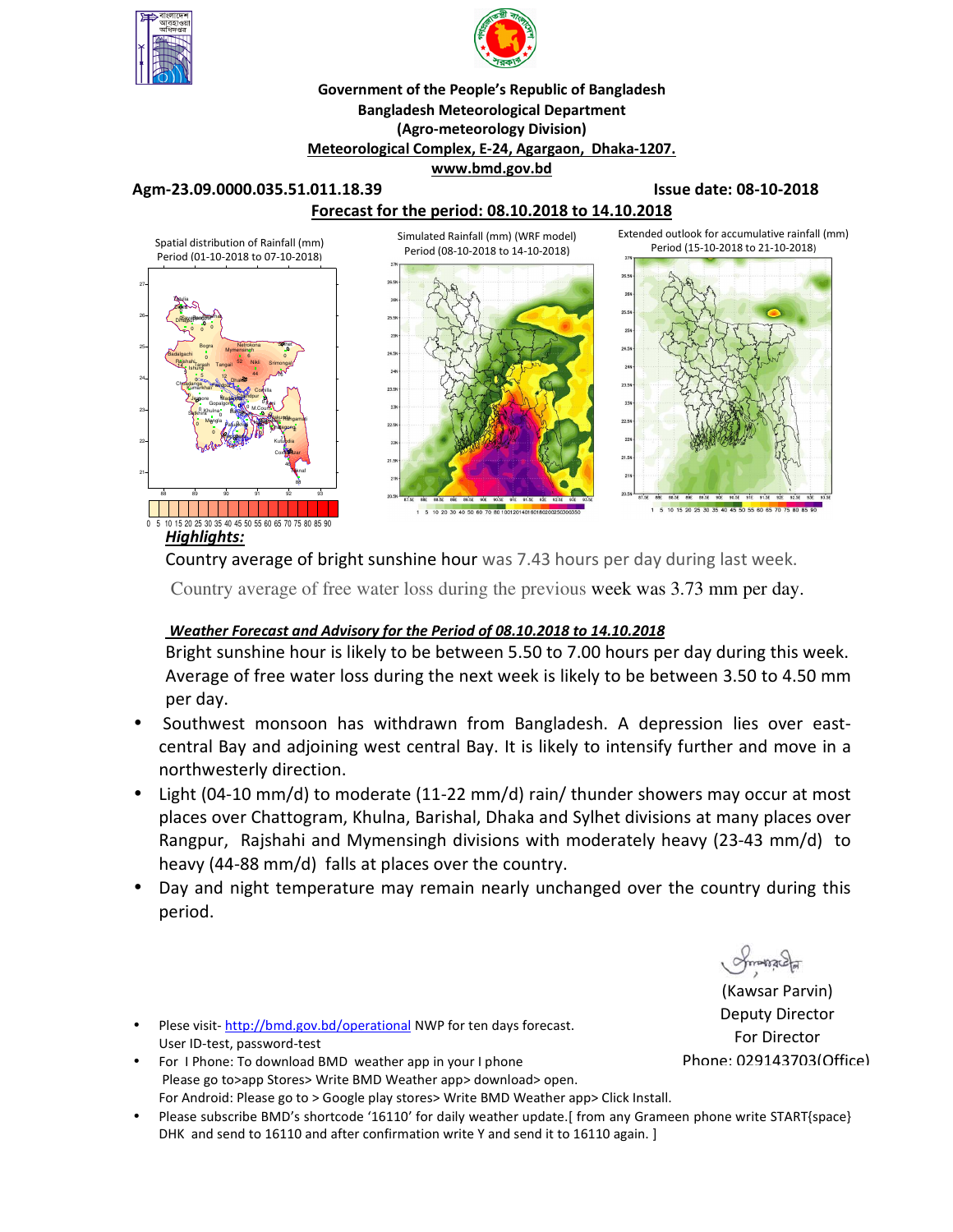#### **Short Weather description Period: 01.10.2018 to 07.10.2018** Maximum And Minimum Temperature (Range and Extreme)

**Divisions Maximum temperature range in <sup>0</sup> C Highest maximum temperature in <sup>0</sup> C Minimum temperature Range in <sup>0</sup> C Lowest minimum temperature in <sup>0</sup> C**  Dhaka **32.6 - 36.1 <sup>0</sup> C** Dhaka **36.1 C** 24.1  $- 28.1$ **C** Madaripur **24.1 <sup>0</sup> C** Mymensingh **31.6 - 34.6 <sup>0</sup> C** Mymensingh **34.6 <sup>0</sup> C 23.5 - 26.5 <sup>0</sup> C** Netrokhona **23.5 <sup>0</sup>**  $^{\circ}$ C Chattogram **31.0 - 35.7 <sup>0</sup> Chandpur 35.7 C 24.0 - 28.0 <sup>0</sup> C** Rangamati **24.0 <sup>0</sup> C 5ylhet 32.7** - **35.2** <sup>**0**</sup>**c C** Srimongal **35.2 <sup>0</sup>**  $^{0}$ C<sub>22.3</sub> - 25.4 **C** Srimongal **22.3 <sup>0</sup>**  $\overline{c}$ Rajshahi **32.0 - 36.0 <sup>0</sup> C** Rajshahi & Ishurdi **36.0 <sup>0</sup> C 22.8 - 26.6 <sup>0</sup> C** Rajshahi **22.8 <sup>0</sup> C** Rangpur **31.1 - 35.5 <sup>0</sup> C** Sayedpur **35.5 <sup>0</sup>C** 21.3  $- 26.0$ **C** Tetulia **21.3 <sup>0</sup>**  $\overline{c}$ Khulna **34.3 - 36.8 <sup>0</sup> C** Jashore **36.8 <sup>0</sup> C 23.2 - 26.6 <sup>0</sup> C** Jashore **23.2 <sup>0</sup> C** Barishal **34.0 - 36.5 <sup>0</sup> C** Bhola **36.5 C** 24.3 **C 24.3 - 27.0 <sup>0</sup> C** Barisal **24.3 <sup>0</sup> C**

| Name of the<br><b>Divisions</b> | Name of the<br><b>Stations</b> | Total<br>Rainfall<br>in $(mm)$ | Rainfall<br>in $(mm)$ | Normal Deviation<br>in % | Total<br>Rainy<br>days | Average<br>Max<br><b>Humidity</b><br>in % | Average<br>M in<br>in % | Average<br>M ax.<br>Humidity temp in °C | Average<br>Normal<br>Max.<br>temp in<br>°C | Average<br>M in.<br>temp in<br>۰c | Average<br>Normal<br>M in.<br>temp in |
|---------------------------------|--------------------------------|--------------------------------|-----------------------|--------------------------|------------------------|-------------------------------------------|-------------------------|-----------------------------------------|--------------------------------------------|-----------------------------------|---------------------------------------|
| <b>Dhaka</b>                    | Dhaka                          | T                              | 62                    | $***$                    | 02                     | 088                                       | 045                     | 34.6                                    | 32.2                                       | 25.9                              | 25.4                                  |
|                                 | Faridpur                       | $\pmb{0}$                      | 60                    | $-100$                   | 00                     | 96                                        | 49                      | 34.8                                    | 32.0                                       | 25                                | 25.5                                  |
|                                 | Madaripur                      | 0                              | 43                    | $-100$                   | 00                     | 95                                        | 53                      | 35.1                                    | 32.4                                       | 25.05                             | 25.3                                  |
|                                 | Nikli                          | 44                             | $\star\star$          | $***$                    | 02                     | 094                                       | 059                     | 33.9                                    | $\star\star$                               | 25.7                              |                                       |
|                                 | Tangail                        | 12                             | 44                    | -73                      | 01                     | 095                                       | 051                     | 34.2                                    | 32.0                                       | 25.1                              | 24.6                                  |
|                                 | Gopalgonj                      | 0                              | $\star\star$          | $***$                    | 00                     | 096                                       | 047                     | 34.5                                    |                                            | 24.9                              |                                       |
| Mymensingh                      | Mymensingh                     | 52                             | 91                    | -43                      | 03                     | 96                                        | 61                      | 33.3                                    | 31.6                                       | 24.8                              | 24.8                                  |
|                                 | Netrokona                      | 6                              | $\star\star$          | $***$                    | 01                     | 097                                       | 061                     | 32.9                                    | $\star\star$                               | 25.0                              | $\star\star$                          |
| Chattogram                      | Chattogram                     | 11                             | 84                    | $-87$                    | 01                     | $\star\star$                              | $\star\star$            | 33.7                                    | 31.7                                       | 25.9                              | 24.6                                  |
|                                 | Sitakunda                      | 4                              | 65                    | -94                      | $\mathbf{2}$           | $\star\star$                              | $^{\star\star}$         | $^{\star\star}$                         | 32.2                                       | $\star\star$                      | 24.7                                  |
|                                 | Rangamati                      | 2                              | 56                    | $-96$                    | 01                     | 79                                        | 38                      | 33.6                                    | 31.8                                       | 24.4                              | 23.9                                  |
|                                 | Cox'sBazar                     | 46                             | 71                    | $-35$                    | 3                      | 97                                        | 68                      | 32.8                                    | 31.9                                       | 25.5                              | 24.7                                  |
|                                 | Teknaf                         | 88                             | 71                    | 24                       | $\overline{c}$         | $\star\star$                              | $\star\star$            | $\star\star$                            | 31.2                                       | **                                | 24.2                                  |
|                                 | Hatiya                         | 0                              | 84                    | $-100$                   | $00\,$                 | 100                                       | 65                      | 34.1                                    | 31.1                                       | 25.9                              | 25.1                                  |
|                                 | Sandwip                        | $\overline{7}$                 | 74                    | $\star\star\star$        | 02                     | $\star\star$                              | $\star\star$            | $\star\star$                            | 31.3                                       | **                                | 24.9                                  |
|                                 | Kutubdia                       | 1                              | 60                    | -98                      | 01                     | 94                                        | 63                      | 33.6                                    | 31.7                                       | 26.4                              | 25.3                                  |
|                                 | Feni                           | 0                              | 52                    | $-100$                   | 00                     | 096                                       | 054                     | 34.3                                    | 31.8                                       | 25.8                              | 24.4                                  |
|                                 | M.Court                        | 0                              | 58                    | $-100$                   | $00\,$                 | 96                                        | 52                      | 33.1                                    | 31.4                                       | 26.5                              | 25.0                                  |
|                                 | Chandpur                       | 0                              | 55                    | $\star\star\star$        | 00                     | 094                                       | 051                     | 035                                     | 32.0                                       | 026                               | 25.4                                  |
|                                 | Cumilla                        | 0                              | 67                    | $-100$                   | $00\,$                 | 097                                       | 054                     | 33.9                                    | 31.9                                       | 25.5                              | 24.5                                  |
| <b>Sylhet</b>                   | Sylhet                         | $\pmb{0}$                      | 72                    | $-100$                   | 00                     | 93                                        | 57                      | 33.9                                    | 31.4                                       | 24.4                              | 24.0                                  |
|                                 | Srimongal                      | 16                             | 54                    | $-70$                    | 02                     | 97                                        | 058                     | 34.1                                    | 31.7                                       | 23.6                              | 23.6                                  |
| Rajshahi                        | Rajshahi                       | 5                              | 50                    | $\star\star\star$        | 01                     | 097                                       | 048                     | 34.7                                    | 32.4                                       | 24.0                              | 25.0                                  |
|                                 | Bogura                         | 0                              | 64                    | $***$                    | $00\,$                 | 096                                       | 040                     | 34.1                                    | 32.1                                       | 25.7                              | 24.9                                  |
|                                 | Ishurdi                        | 0                              | 44                    | $-100$                   | 00                     | $\star\star$                              | $\star\star$            | $^{\star\star}$                         | 32.3                                       | **                                | 24.9                                  |
|                                 | Badalgachi                     | 14                             | $\star\star$          | $***$                    | 01                     | 100                                       | 055                     | 33.2                                    | $^{\star\star}$                            | 24.0                              |                                       |
|                                 | Tarash                         | 5                              | $\star\star$          | $***$                    | 01                     | 97                                        | 42                      | 33.9                                    |                                            | 25.1                              |                                       |
| Rangpur                         | Rangpur                        | 0                              | 78                    | $-100$                   | $00\,$                 | 096                                       | 054                     | 33.1                                    | 30.8                                       | 24.8                              | 23.8                                  |
|                                 | Dinajpur                       | T                              | 63                    | $***$                    | 01                     | 095                                       | 057                     | 33.1                                    | 31.6                                       | 24.1                              | 24.3                                  |
|                                 | Sayedpur                       | 0                              | $\star\star$          | $***$                    | $00\,$                 | 94                                        | 58                      | 33.9                                    | $\star\star$                               | 24.1                              | $^{\star\star}$                       |
|                                 | Rajarhat                       | 0                              | $\star\star$          | $***$                    | 00                     | 096                                       | 058                     | 32.8                                    | 58                                         | 23.8                              | $^{\star\star}$                       |
|                                 | Tetulia                        | 0                              | $\star\star$          | $\star\star\star$        | $00\,$                 | 095                                       | 055                     | 32.5                                    | $\star\star$                               | 22.5                              | $^{\star\star}$                       |
|                                 | Dimla                          | 0                              | $\star\star$          | $***$                    | $00\,$                 | **                                        | $\star\star$            | $^{\star\star}$                         | $\star\star$                               | $\star\star$                      | $\star\star$                          |
| Khulna                          | Khulna                         | $\pmb{0}$                      | 55                    | $-100$                   | $00\,$                 | 97                                        | 50                      | 35.9                                    | 32.6                                       | $\star\star$                      | 25.3                                  |
|                                 | Mongla                         | 0                              | $\star\star$          | $***$                    | $00\,$                 | $\star\star$                              | $\star\star$            | $\star\star$                            | $\star\star$                               | $\star\star$                      | $\star\star$                          |
|                                 | Jashore                        | 0                              | 47                    | $***$                    | $00\,$                 | 96                                        | 46                      | 36.0                                    | 33.1                                       | 24.2                              | 24.8                                  |
|                                 | Chuadanga                      | 0                              | 49                    | $-100$                   | $00\,$                 | 97                                        | 49                      | 35.4                                    | 32.9                                       | 24                                | 25.1                                  |
|                                 | Satkhira                       | 0                              | 46                    | $-100$                   | $00\,$                 | 097                                       | 040                     | 35.2                                    | 32.6                                       | 25.0                              | 25.1                                  |
|                                 | Kumarkhali                     | 0                              | $\star\star$          | $\star\star\star$        | $00\,$                 | 98                                        | 42                      | 34.7                                    | $\star\star$                               | 25.4                              | $\star\star$                          |

#### *Rainfall analysis* and *average temperature:-*

Analyses contained in this bulletin are based on preliminary \* un-checked data. \*\* Data not received. \*\*\* Data not available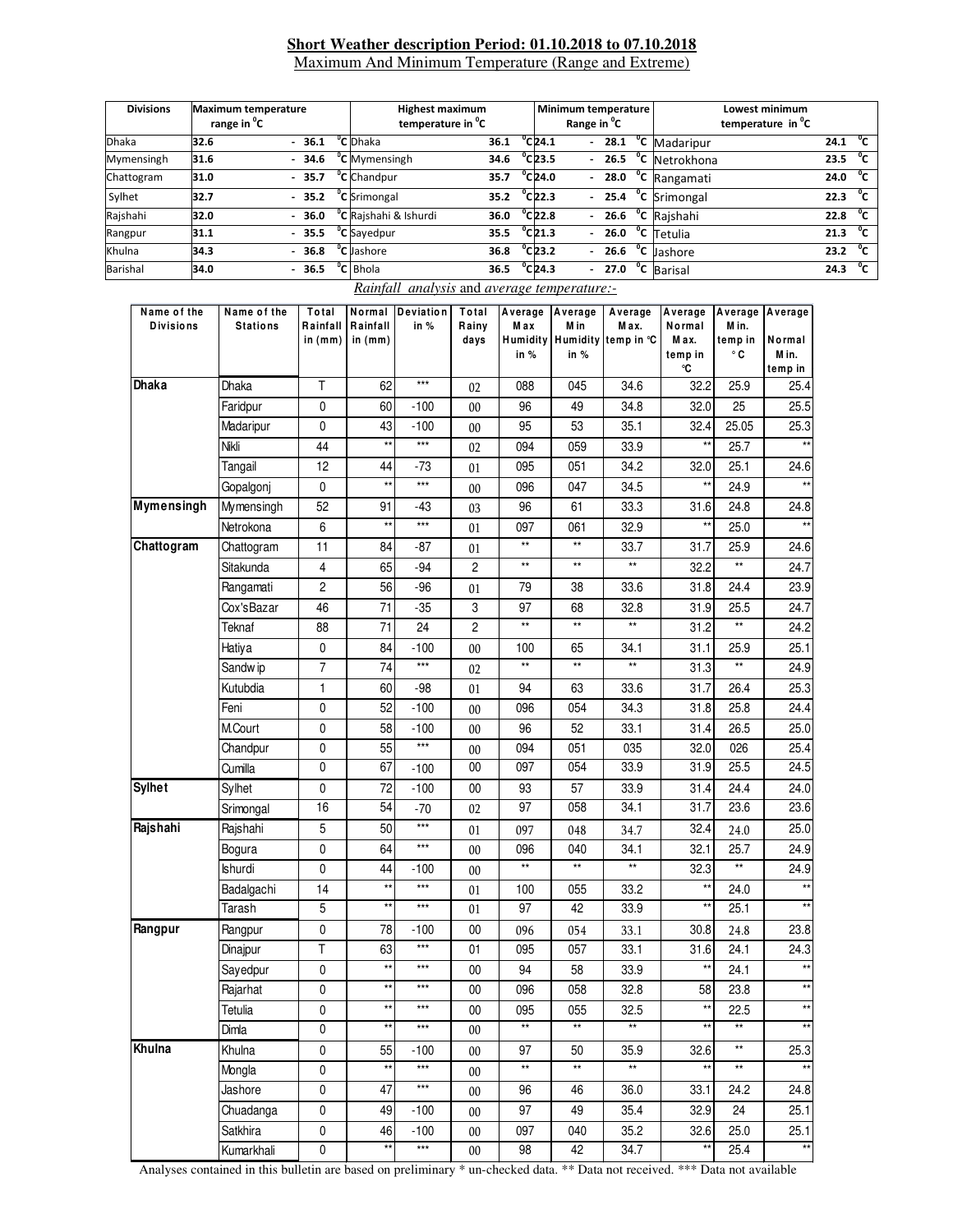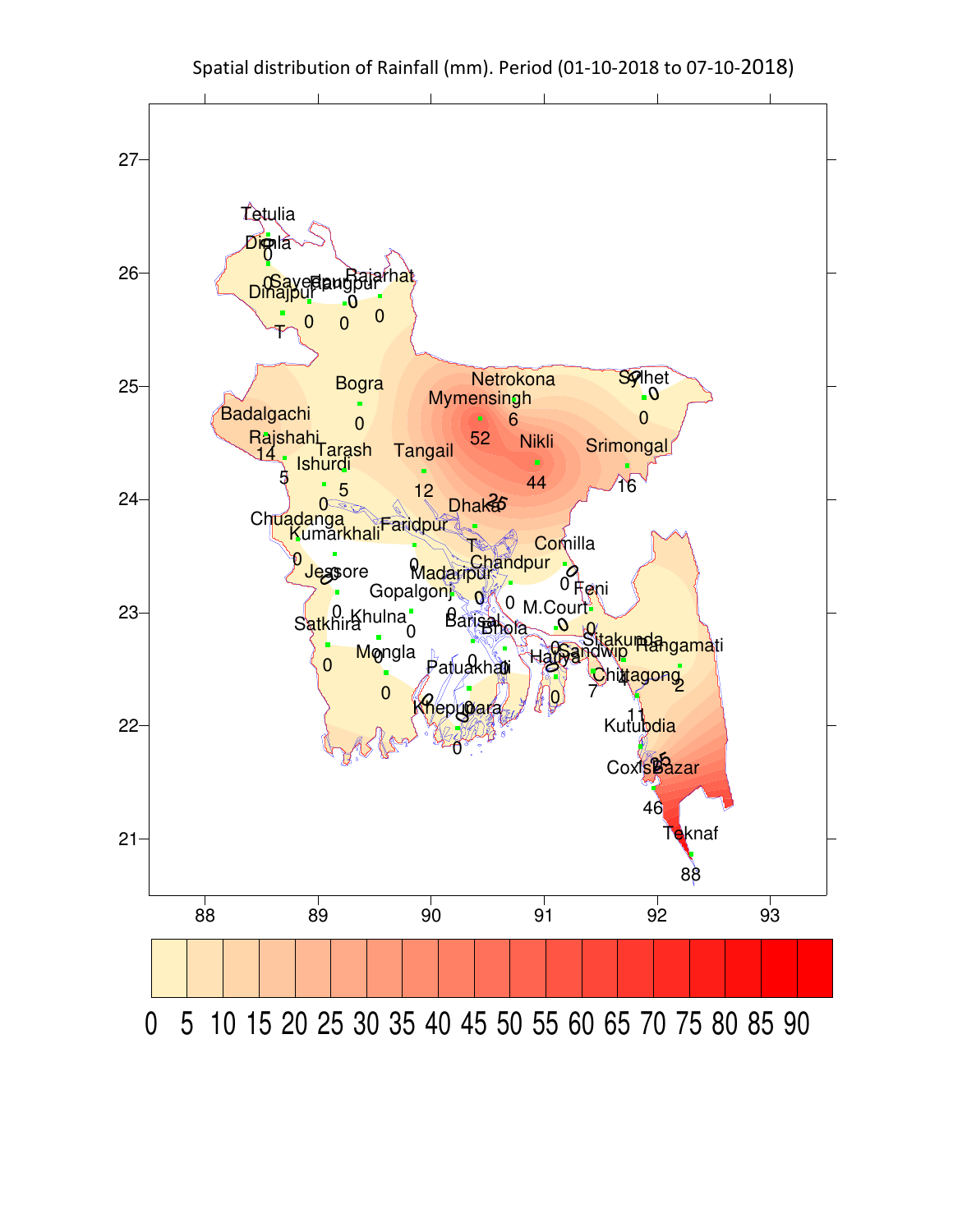



গণপ্রজাতন্ত্রী বাংলাদেশ সরকার বাংলাদেশ আবহাওয়া অধিদপ্তর কৃষি আবহাওয়া মহাশাখা আবহাওয়া ভবন, ই-২৪, আগারগাঁও, ঢাকা-১২০৭।

www.bmd.gov.bd

এজিএম-২৩.০৯.০০০০.০৩৫.৫১.০১১.১৮.৩৯

তারিখ:০ ৮-১০-২০১৮ খিঃ

Extended outlook for accumulative rainfall (mm)

পূর্বাভাসের সময়কাল: ০৮-১০-২০১৮ থে<u>কে ১৪-১০-২০১৮</u> Simulated Rainfall (mm) (WRF model)

Spatial distribution of Rainfall (mm) Period (01-10-2018 to 07-10-2018)





1 5 10 20 30 40 50 60 70 80 100120140160180



গত সপ্তাহে দেশের দৈনিক উজ্জল সর্যকিরণ কালের গড় ৭.৪৩ ঘন্টা ছিল । গত সপ্তাহে দেশের দৈনিক বাষ্পীভবনের গড় ৩.৭৩ মিঃ মিঃ ছিল।

## আবহাওয়ার পূর্বাভাসঃ ০৮-১০-২০১৮ থেকে ১৪-১০-২০১৮ ইং পর্যন্ত।

এ সপ্তাহে দৈনিক উজ্জুল সূর্য কিরণ কাল ৫.৫০ থেকে ৭.০০ ঘন্টার মধ্যে থাকতে পারে ।

আগামী সপ্তাহের বাম্পীভবনের দৈনিক গড় ৩.৫০ মিঃ মিঃ থেকে ৪.৫০ মিঃ মিঃ থাকতে পারে।

- দক্ষিণ পশ্চিম মৌসুমী বায়ু বাংলাদেশ থেকে বিদায় নিয়েছে । পূর্ব মধ্য বঙ্গোপসাগর ও তৎসংলগ্ন পশ্চিম- মধ্য বঙ্গোপসাগরে একটি নিমুচাপ অবস্থান করছে। এটি আরো ঘনীভূত হয়ে উত্তর-পশ্চিম দিকে অগ্রসর হতে পারে।
- চট্টগ্রাম, খুলনা, বরিশাল, ঢাকা ও সিলেট বিভাগের অধিকাংশ স্থানে এবং রংপুর, রাজশাহী ও ময়মনসিংহ বিভাগের অনেক স্থানে হালকা (০৪-১০ মিঃ মিঃ/দিন) থেকে মাঝারি (১১-২২ মিঃ মিঃ/দিন) ধরণের বৃষ্টি/বজ্রবৃষ্টি হতে পারে। সেই সাথে দেশের কোথায় কোথায় মাঝারি ধরণের ভারী (২৩-৪৩ মিঃ মিঃ/দিন থেকে ভারী (৪৪-৮৮ মিঃ মিঃ/দিন) বর্ষণ হতে পারে।
- এ সময়ে সারাদেশে দিন ও রাতের তাপমাত্রা প্রায় অপরিবর্তিত থাকতে পারে।

 $\gamma$ monach

(কাওসার পারভীন) উপপরিচালক পরিচালকের পক্ষে টেলিফোন: ০২৯১৪৩৭০৩ (অফিস)

- Plese visit-http://bmd.gov.bd/operational NWP for ten days forecast. User ID-test, password-test
- For I Phone: To download BMD weather app in your I phone Please go to>app Stores> Write BMD Weather app> download> open. For Android: Please go to > Google play stores> Write BMD Weather app> Click Install.
- Please subscribe BMD's shortcode '16110' for daily weather update. [ from any Grameen phone write START{space} DHK and send to 16110 and after confirmation write Y and send it to 16110 again.]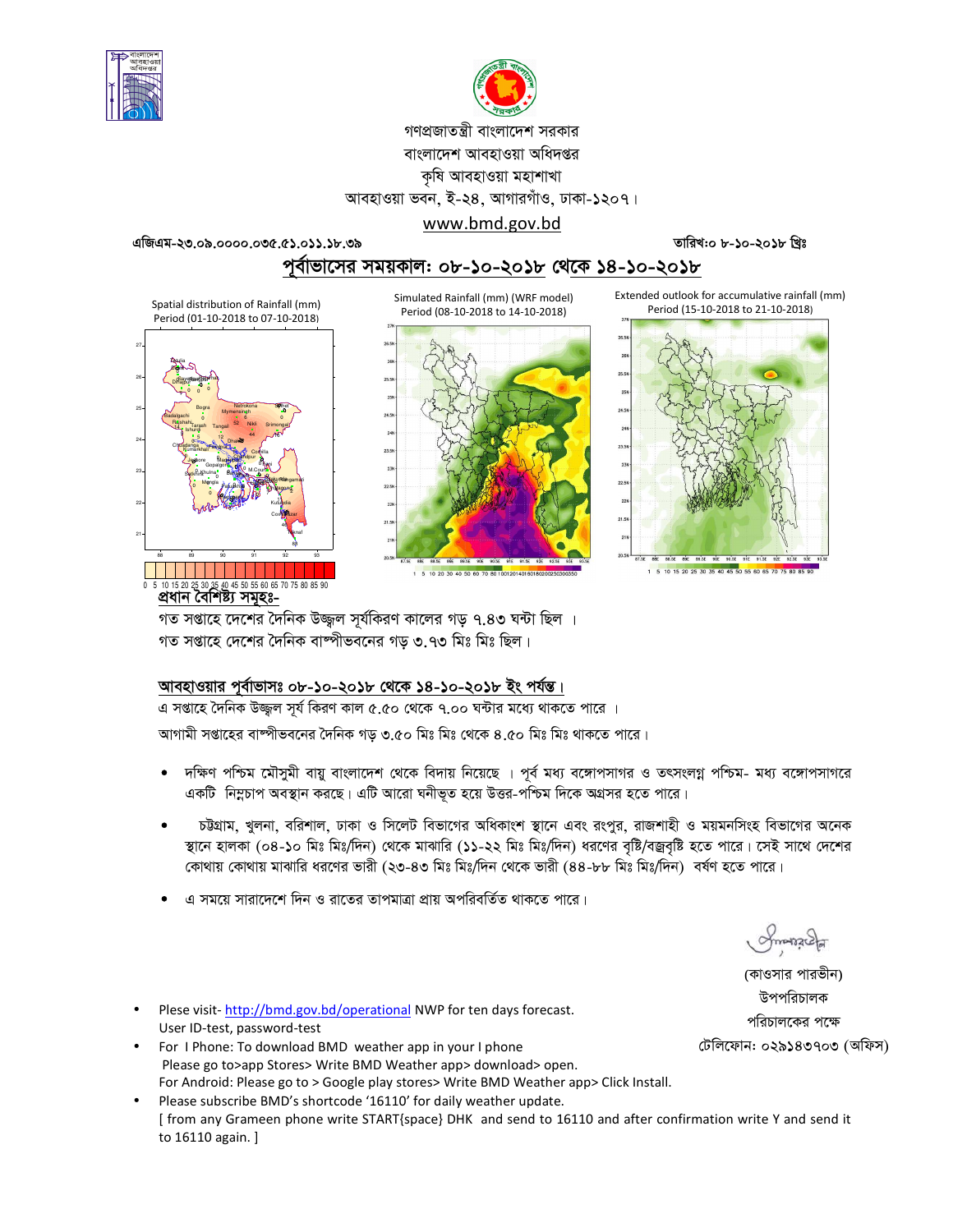# সংক্ষিপ্ত আবহাওয়া বিবরণী, সমূহ ০১-১০-২০১৮ থেকে ০৭-১০-২০১৮

| বিভাগ     | সর্বোচ্চ তাপমাত্রার পরিসর |                          |      |                | সৰ্বোচ্চ তাপমাত্ৰা $\,^\circ$ সেঃ |      |                                      |      | সর্বনিম তাপমাত্রার পরিসর <sup>০</sup> সেঃ |      |                | সৰ্বনিম্ন তাপমাত্ৰা °সেঃ |            |                |
|-----------|---------------------------|--------------------------|------|----------------|-----------------------------------|------|--------------------------------------|------|-------------------------------------------|------|----------------|--------------------------|------------|----------------|
| ঢাকা      | ৩২.৬                      | $\overline{\phantom{0}}$ |      | ৩৬.১ ° সেঃ     | ঢাকা                              | ৩৬.১ | $^{\circ}$ সেঃ                       | ২৪.১ |                                           | ২৮.১ | $^{\circ}$ সেঃ | মাদারীপর                 | ২৪.১ ° সেঃ |                |
| ময়মনসিংহ | ৩১.৬                      | $\overline{\phantom{0}}$ | ৩৪.৬ | $^{\circ}$ সেঃ | ময়মনসিংহ                         |      | ৩৪.৬ ° সেঃ                           | ২৩.৫ |                                           | ২৬.৫ | $^{\circ}$ সেঃ | নেত্ৰকোনা                | ২৩.৫       | $^{\circ}$ সেঃ |
| চউগ্ৰাম   | ৩১.০                      | $\overline{\phantom{0}}$ |      | ৩৫.৭ ° সেঃ     | চাঁদপর                            |      | ত $6.9^\circ$ সেঃ                    | ২৪.০ | $\overline{\phantom{a}}$                  | ২৮.০ | $^{\circ}$ সেঃ | রাসামাটি                 | ২৪.০ ° সেঃ |                |
| সিলেট     | ৩২.৭                      | $\overline{\phantom{0}}$ |      | ৩৫.২ ° সেঃ     | শ্ৰীমঙ্গল                         |      | $\overline{\circ}$ ং সং              | ২২.৩ |                                           | ২৫.৪ | $^{\circ}$ সেঃ | শ্ৰীমঙ্গল                | ২২.৩       | $^{\circ}$ সেঃ |
| রাজশাহী   | ৩২.০                      | $\overline{\phantom{0}}$ | ৩৬.০ | $^{\circ}$ সেঃ | রাজশাহী ও ঈশ্বরদী                 |      | ৩৬.০ ° সেঃ ২২.৮                      |      |                                           | ২৬.৬ | $^{\circ}$ সেঃ | রাজশাহী                  | ২২.৮       | $^{\circ}$ সেঃ |
| রংপুর     | ৩১.১                      | $\overline{\phantom{0}}$ |      | ৩৫.৫ ° সেঃ     | সৈয়দপর                           |      | ত $\alpha$ . $\alpha$ $\circ$ সেঃ    | ২১.৩ |                                           | ২৬.০ | $^{\circ}$ সেঃ | তেঁতলিয়া                | ২১.৩ ° সেঃ |                |
| খলনা      | ৩ $8.9$                   | -                        | ৩৬.৮ | $^{\circ}$ সেঃ | যশোর                              |      | ৩৬.৮ ° সেঃ ২৩.২                      |      |                                           | ২৬.৬ | $^{\circ}$ সেঃ | যশোর                     | ২৩.২ ° সেঃ |                |
| বরিশাল    | ৩৪.০                      | $\overline{\phantom{0}}$ |      | ৩৬.৫ ° সেঃ     | ভোলা                              |      | তড. $\alpha$ $\overline{C}$ সিঃ ২৪.৩ |      | -                                         | ২৭.০ | $^{\circ}$ সেঃ | বরিশাল                   | ২৪.৩       | $^{\circ}$ সেঃ |

# <u>বৃষ্টিপাত বিশ্লেষন এবং স্বাভাবিক তাপমাত্ৰা :</u>

| বিভাগের নাম | স্টেশনের নাম | মোট<br>বৃষ্টিপাত | ষাভাবিক<br>বৃষ্টিপাত   | বিছ্যুতি( %)    | মোট<br>বৃষ্টিপাতের   | সৰ্বোষ্ক গড<br>আৰ্দ্ৰতা | সৰ্বোনিম্ন      | গড় সৰ্বো <del>ৰ</del><br>তাপমাত্রা | গড<br>ষভাবিক        | সৰ্বনিম্ন<br>গড | সর্বনিম্ন<br>ষাভাবিক |
|-------------|--------------|------------------|------------------------|-----------------|----------------------|-------------------------|-----------------|-------------------------------------|---------------------|-----------------|----------------------|
|             |              | (মিঃমিঃ)         | (মিঃমিঃ)               |                 | দিন                  | ( %)                    | আৰ্দ্ৰতা        | (ডিগ্ৰী সেঃ)                        | তাপমাত্রা           | তাপমাত্রা       | গড                   |
|             |              |                  |                        |                 |                      |                         | ( %)            |                                     | (ডিগ্ৰী             | (ডিগ্ৰী         | তাপমাত্রা(           |
| ।जन्म       | ঢাকা         | ট্রেস            |                        | ***             |                      |                         |                 |                                     | (সঃ)                | (সঃ)            | ডিগ্ৰী সেঃ)          |
|             | করিদপুর      |                  | پي                     |                 | ०२                   | obb                     | 08¢             | ৩ $8.5$                             | ৩২.২                | ২৫.৯            | 20.8                 |
|             | মাদারীপুর    | $\circ$          | ৬০                     | -১০০            | $^{\circ}$           | ৯৬                      | 8 <sub>o</sub>  | 08.b                                | ৩২.০                | ২৫              | ২৫.৫                 |
|             | নিকলী        | $\circ$          | 8 <sub>0</sub><br>$**$ | $-500$<br>$***$ | $\circ$              | ৯৫                      | ৫৩              | ৩৫.১                                | 02.8<br>**          | 90.95           | ২৫.৩<br>**           |
|             | টাঙ্গাইল     | 88               |                        |                 | ०२                   | ০৯৪                     | ০৫৯             | ৩৩.৯                                |                     | ২৫.৭            |                      |
|             | গোপালগঞ্জ    | ১২               | 88<br>$*$              | - 90<br>***     | ०১                   | ০৯৫                     | ০৫১             | ৩৪.২                                | ৩২.০<br>$*$ :       | ২৫.১            | ২৪.৬<br>$**$         |
| ময়মনসিংহ   | ময়মনসিংহ    | $\circ$          |                        | -80             | $\circ$<br>০৩        | ০৯৬                     | 089             | 08.0                                |                     | 28.5            | 28.5                 |
|             | নেত্ৰকোনা    | ৫২<br>৬          | ৯১<br>$\pm$ $\pm$      | ***             | ०১                   | ৯৬<br>০৯৭               | ৬১<br>০৬১       | ৩৩.৩<br>৩২.৯                        | ৩১.৬<br>$\pm$ $\pm$ | 28.5<br>২৫.০    | $\pm$ $\pm$          |
| চউগ্ৰাম     | ঢট্ৰগ্ৰাম    | $\mathcal{L}$    | b8                     | $-b$ ۹          | ०১                   | $\ast$                  | $\ast$          | ৩৩.৭                                | ৩১.৭                | ২৫.৯            | ২৪.৬                 |
|             | সীতাকুন্ড    | 8                | ৬৫                     | -৯৪             | ź                    | **                      | $\ast$          | $\pm$ $\pm$                         | ৩২.২                | **              | २8.१                 |
|             | রাঙ্গামার্টি | ¢                | ৫৬                     | -৯৬             | ०১                   | ৭৯                      | ৩৮              | ৩৩.৬                                | ৩১.৮                | 28.8            | ২৩.৯                 |
|             | কক্সবাজার    | $8\%$            | ۹১                     | - 00            | $\mathbf{\hat{c}}$   | ৯৭                      | ৬৮              | ৩২.৮                                | ৩১.৯                | ২৫.৫            | ২8. ৭                |
|             | টেকনাফ       | $b\bar{b}$       | ۹۵                     | ২৪              | $\ddot{\phantom{0}}$ | $**$                    | $**$            | $\pm$ $\pm$                         | ৩১.২                | $**$            | ২৪.২                 |
|             | যতিয়া       | $\circ$          | b8                     | -১০০            | oo                   | ১০০                     | ৬৫              | 08.5                                | 05.5                | ২৫.৯            | ২৫.১                 |
|             | সন্দ্বীপ     | ٩                | 98                     | $***$           | ०२                   | $\pm$ $\pm$             | $\ast$          | $\pm$ $\pm$                         | ৩১.৩                | $\ast$          | 28.5                 |
|             | কুতুবদীয়া   | 2                | ৬০                     | -৯৮             | ০১                   | ৯৪                      | ৬৩              | ৩৩.৬                                | 0.4                 | ২৬.৪            | ২৫.৩                 |
|             | ফেনী         | $\circ$          | ৫২                     | -১০০            | $^{\circ}$           | ০৯৬                     | 0@8             | ಲಿ $8.0$                            | ৩১.৮                | ২৫.৮            | 28.8                 |
|             | মাইজদী কোর্ট | $\circ$          | ¢Ъ                     | $-500$          | $^{\circ}$           | ৯৬                      | ৫২              | ৩৩.১                                | 05.8                | ২৬.৫            | ২৫.০                 |
|             | চাঁদপুর      | $\circ$          | ¢¢                     | ***             | $^{\circ}$           | ০৯৪                     | ০৫১             | ০৩৫                                 | ৩২.০                | ০২৬             | 20.8                 |
|             | কুমিল্লা     | $\circ$          | ৬৭                     | -১০০            | $^{\circ}$           | ০৯৭                     | 008             | ৩৩.৯                                | ৩১.৯                | ২৫.৫            | 28.0                 |
| সিলেট       | সিলেট        | $\circ$          | ৭২                     | $-500$          | $^{\circ}$           | ৯৩                      | 69              | ৩৩.৯                                | 05.8                | 28.8            | 28.0                 |
|             | শ্ৰীমঙ্গল    | ১৬               | $^{68}$                | $-90$           | ०२                   | ৯৭                      | oQb             | 08.5                                | ৩১.৭                | ২৩.৬            | ২৩.৬                 |
| বাজশাহী     | রাজশাহী      | ¢                | <b>CO</b>              | $***$           | ०১                   | ০৯৭                     | 08b             | 08.9                                | ৩২. $8$             | 28.0            | ২৫.০                 |
|             | বগুডা        | $\circ$          | 98                     | ***             | oo                   | ০৯৬                     | 080             | 08.5                                | ৩২.১                | ২৫.৭            | ২৪.৯                 |
|             | ঈশ্বরদী      | $\circ$          | 88                     | -১০০            | oo                   | $\pm$ $\pm$             | $\ast$          | $\pm$ $\pm$                         | ৩২.৩                | **              | ২8.৯                 |
|             | বদলগাদ্বী    | 58               | **                     | $***$           | ০১                   | ১০০                     | oQQ             | ৩৩.২                                | $**$                | ২8.०            | **                   |
|             | তাডাশ        | ¢                | **                     | ***             | ०১                   | ৯৭                      | 8২              | ৩৩.৯                                | **                  | ২৫.১            | **                   |
| বংপুর       | রংপুর        | $\circ$          | ৭৮                     | -১০০            | $\circ$              | ০৯৬                     | 008             | ৩৩.১                                | 0.5                 | 28.5            | ২৩.৮                 |
|             | দিনাজপুর     | ট্রেস            | ৬৩                     | ***             | ०১                   | ০৯৫                     | ०৫৭             | ৩৩.১                                | ৩১.৬                | 28.5            | ২৪.৩                 |
|             | সৈয়দপুর     | $\circ$          | $*$                    | ***             | $^{\circ}$           | ৯৪                      | ¢Ъ              | ৩৩.৯                                | $**$                | 28.5            | $**$                 |
|             | রাজারহাট     | $\circ$          | $**$                   | ***             | oo                   | ০৯৬                     | oQb             | ৩২.৮                                | <b>G</b>            | ২৩.৮            | **                   |
|             | তেতুঁলিয়া   | $\circ$          | $\pm$ $\pm$            | ***             | $^{\circ}$           | ০৯৫                     | 000             | ৩২.৫                                | **                  | ২২.৫            | $\pm$ $\pm$          |
|             | ডিমলা        | $\circ$          | $\ast$                 | ***             | $^{\circ}$           | $\ast$                  | $\ast$          | $\ast$                              | $**$                | $\ast$          | **                   |
| शूनना       | থুলনা        | $\circ$          | ¢¢                     | -১০০            | $^{\circ}$           | ৯৭                      | Q0              | ৩৫.৯                                | ৩২.৬                | **              | ২৫.৩                 |
|             | মংলা         | $\circ$          | $**$                   | ***             | $^{\circ}$           | $* *$                   | $**$            | $* *$                               | $\pm$ $\pm$         | **              | $\pm$ $\pm$          |
|             | যশোর         | $\circ$          | 8٩                     | ***             | $^{\circ}$           | ৯৬                      | 8 <sub>0</sub>  | ৩৬.০                                | ৩৩.১                | ২৪.২            | 28.5                 |
|             | চুয়াডাঙ্গা  | $\circ$          | 85                     | $-500$          | oo                   | ৯৭                      | 8 <sub>o</sub>  | 0.90                                | ৩২.৯                | ২৪              | ২৫.১                 |
|             | সাতক্ষীরা    | $\circ$          | 8 <sub>9</sub>         | -200            | $^{\circ}$           | ০৯৭                     | 080             | ৩৫.২                                | ৩২.৬                | ২৫.০            | ২৫.১                 |
|             | কৃমারখালী    | $\circ$          | **                     | $***$           | $^{\circ}$           | ৯৮                      | 8২              | 08.9                                | **                  | 20.8            | **                   |
| ববিশাল      | বরিশাল       | $\circ$          | ەئ                     | -১০০            | $^{\circ}$           | ০৯৯                     | 08 <sub>o</sub> | ৩৪.৯                                | ৩২.০                | ২৫.৩            | ২৫.০                 |
|             | ভোলা         | $\circ$          | 69                     | -১০০            | $^{\circ}$           | ০৯৮                     | ০৫১             | ৩৫.৩                                | ৩১.৭                | ২৫.৯            | ২৫.২                 |
|             | পটুয়াথালী   | $\circ$          | ৫৯                     | -১০০            | oo                   | ০৯৮                     | oro             | 08.5                                | 0.5b                | ২৬.৪            | ২8.৯                 |
|             | খেপুশাড়া    | $\circ$          | ৬২                     | $-500$          | $\circ$              | ৯৮                      | Q2              | 08.5                                | 0.60                | ২৬.২            | ২৫.১                 |

N.B .Analyses contained in this bulletin are based on preliminary \* un-checked data. \*\* Data not received. \*\*\* Data not available.